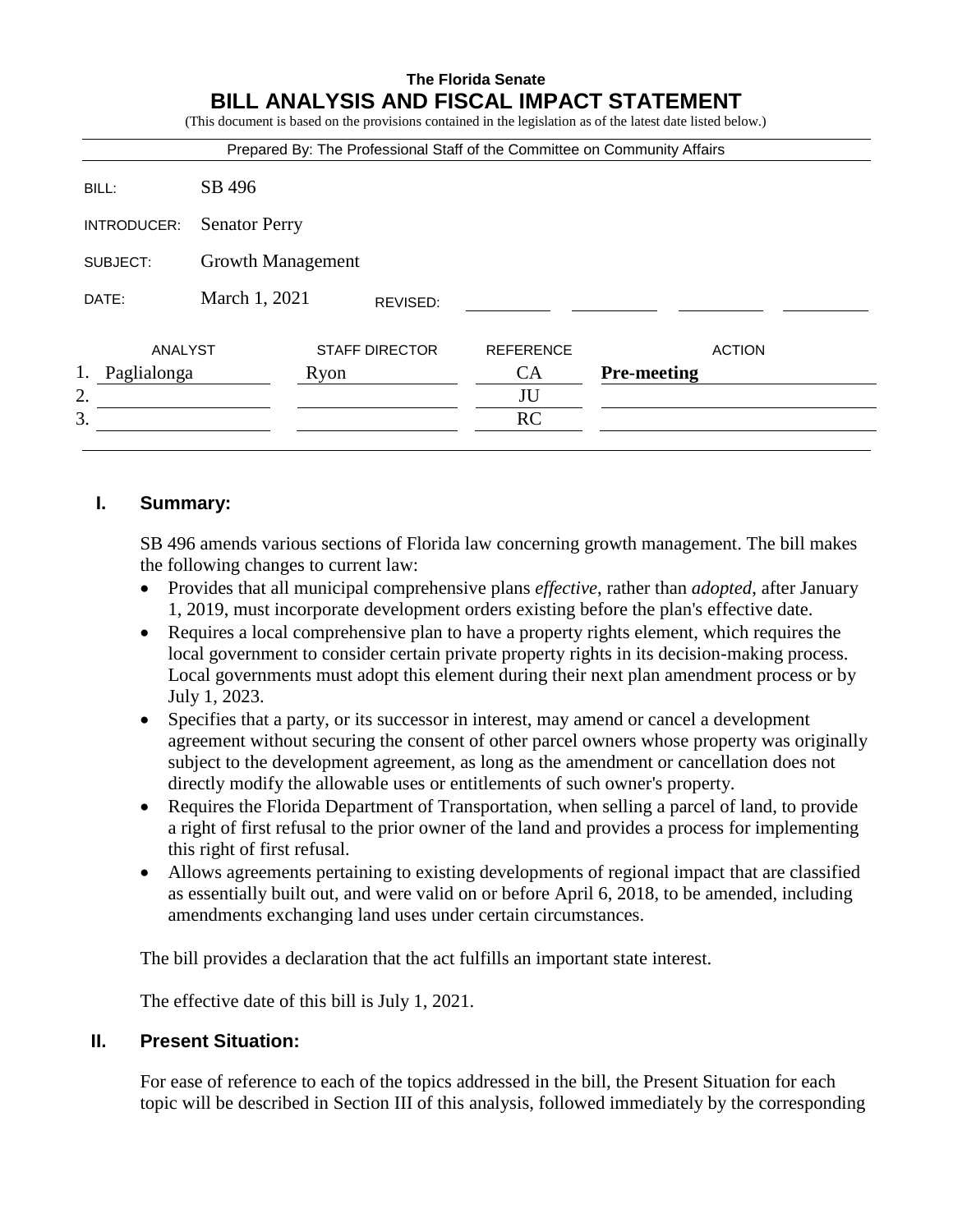Effect of Proposed Changes. The below discussion tracks the order of sections contained in the bill.

# **III. Effect of Proposed Changes:**

## **Comprehensive Plans and Preexisting Development Orders (Section 1)**

## *Present Situation*

Adopted in 1985, the Local Government Comprehensive Planning and Land Development Regulation Act, also known as Florida's Growth Management Act, was significantly revised in 2011, becoming the Community Planning Act.<sup>1</sup> The Community Planning Act governs how local governments create and adopt their local comprehensive plans. A comprehensive plan is a statutorily mandated legislative plan to control and direct the use and development of property within a county or municipality.<sup>2</sup>

Local comprehensive plans adopted after January 1, 2019, and all land development regulations adopted to implement the plan, must incorporate development orders existing before the comprehensive plan's effective date.<sup>3</sup> The plan may not impair a party's ability to complete development in accordance with the development order and must vest the density<sup>4</sup> and intensity<sup>5</sup> approved by the development order without any limitations or modifications. Land development regulations must incorporate preexisting development orders.<sup>6</sup>

## *Effect of Proposed Changes*

The bill amends s. 163.3167, F.S., to provide that all local comprehensive plans *effective*, rather than *adopted*, after January 1, 2019, and all land development regulations adopted to implement the plan, must incorporate development orders existing before the plan's effective date.

## **Private Property Rights and the Community Planning Act (Section 2)**

#### *Present Situation*

#### Constitutional Private Property Rights

Under Article I, section 2 of the Florida Constitution's Declaration of Rights, individuals are guaranteed the right "*to acquire, possess, and protect property*." <sup>7</sup> Although these property rights are enshrined in the Florida Constitution, the state and local governments may curtail these rights through sovereign police powers. State police powers are derived from the Tenth Amendment to the U.S. Constitution, which affords states all rights and powers "not delegated to the United

<sup>1</sup> *See* ch. 2011-139, s. 4*,* Laws of Fla.

<sup>2</sup> *Payne v. City of Miami*, 52 So. 3d 707, 737 (Fla. 3rd DCA 2010)

<sup>3</sup> *See* ch. 2019-165, s. 3, Laws of Fla.

<sup>4</sup> Section 163.3164(12), F.S., defines the term "density" as an objective measure of the number of people or residential units allowed per unit of land, such as residents or employees per acre.

<sup>5</sup> Section 163.3164(22), F.S., defines the term "intensity" as an objective measurement of the extent to which land may be developed or used, including the consumption or use of the space above, on, or below the ground; the measurement of the use of or demand on natural resources; and the measurement of the use of or demand on facilities and services.

<sup>6</sup> Sections 163.3167(3) and 163.3203, F.S.

<sup>7</sup> FLA. CONST. art. I s. 2.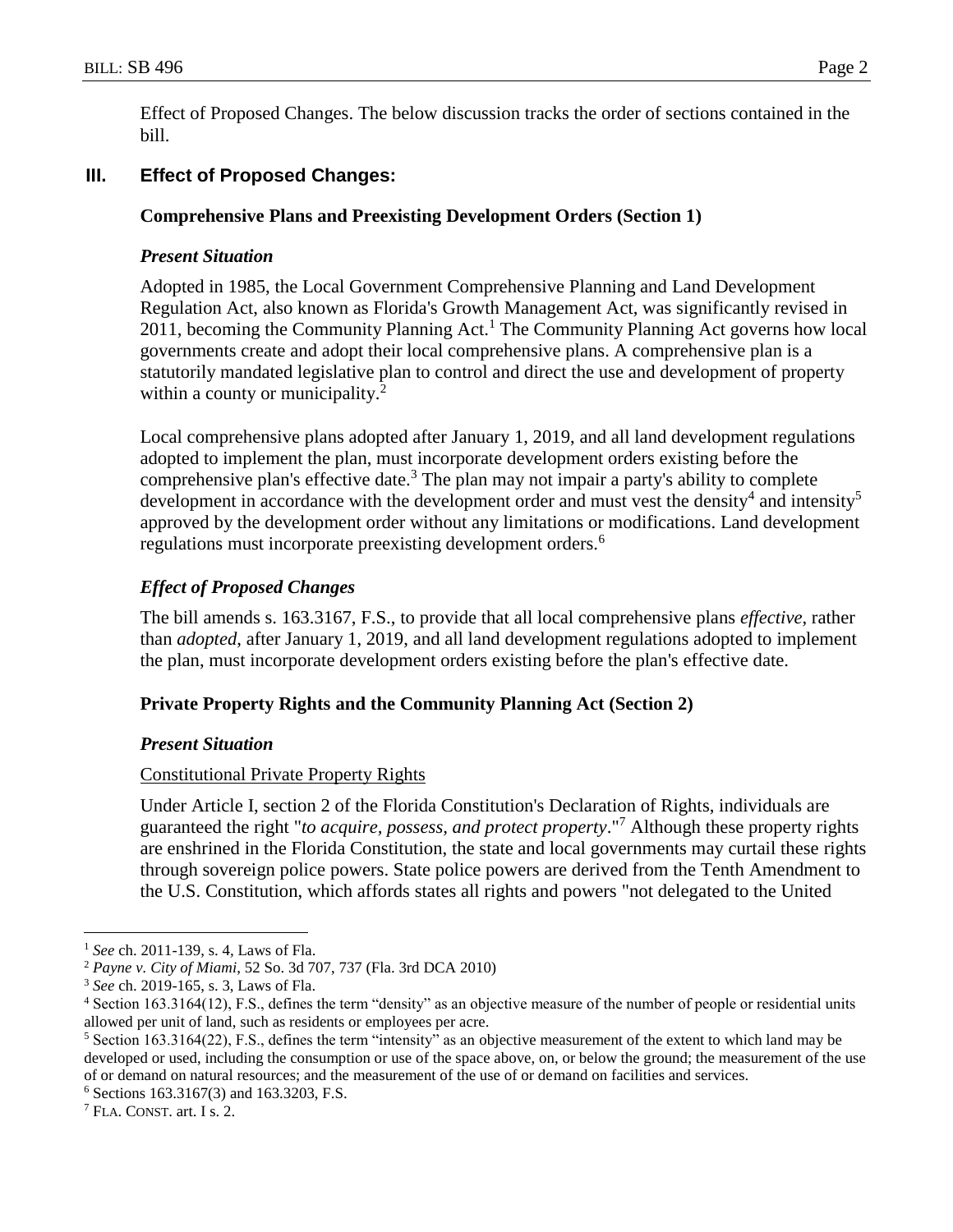States."<sup>8</sup> Under this provision, states have police powers to establish and enforce laws protecting the welfare, safety, and health of the public.<sup>9</sup> Regarding private property rights, courts have continuously held that "even constitutionally protected property rights are not absolute, and 'are held subject to the fair exercise of the power inherent in the State to promote the general welfare of the people through regulations that are necessary to secure the health, safety, good order, [and] general welfare."'<sup>10</sup>

When a state or political subdivision exercises police powers to affect property rights, citizens are provided two constitutional challenges to oppose the governmental act. The first challenge is that the government may have acted arbitrarily in violation of due process.<sup>11</sup> In the *City of Coral Gables v. Wood*, the court ruled that "[a] zoning ordinance will be upheld unless it is clearly shown that it has no foundation in reason and is a mere arbitrary exercise of power without reference to public health, morals, safety or welfare."<sup>12</sup> In the first constitutional challenge, government action is simply invalid under the Constitution's due process clause.<sup>13</sup>

The second challenge is whether the government so intrusively regulated the use of property in pursuit of legitimate police power objectives to take the property without compensation in violation of the just compensation clause (takings clause).<sup>14</sup> When reasoning whether a regulation or land use plan constitutes a taking of a landowner's property, the operative inquiry is whether the landowner has been deprived of all or substantially all economic, beneficial or productive use of the property.<sup>15</sup> In the second constitutional challenge, the government action is invalid absent compensation. So the government may either abandon its regulation or validate its action by payment of appropriate compensation to the landowner.<sup>16</sup>

Since these constitutional protections were enacted, the scale of government and land use regulation has considerably expanded. Still, courts have been reluctant to afford relief to property owners under these constitutional challenges.<sup>17</sup> Thus, property owners who experienced property devaluation or economic loss caused by government regulation were seldom compensated.<sup>18</sup>

<sup>8</sup> U.S. CONST. amend. X.

<sup>&</sup>lt;sup>9</sup> "The States thus can and do perform many of the vital functions of modern government—punishing street crime, running public schools, and zoning property for development, to name but a few—even though the Constitution's text does not authorize any government to do so. Our cases refer to this general power of governing, possessed by the States but not by the Federal Government, as the police power." *See NFIB v. Sebelius*, 567 U.S. 519, 535-536 (2012).

<sup>10</sup> *Shriners Hospitals for Crippled Children v. Zrillic*, 563 So.2d 64, 68 (Fla. 1990) (quoting *Golden v. McCarthy*, 337 So.2d 388, 390 (Fla. 1976)).

<sup>11</sup> *See* U.S. CONST. amend. V, XIV, s. 1; FLA. CONST. art. I s. 9; *see also Fox v. Town of Bay Harbor Islands*, 450 So.2d 559, 560 (Fla. 3rd DCA 1984).

<sup>12</sup> *City of Coral Gables v. Wood*, 305 So.2d 261, 263 (Fla. 3rd DCA 1974).

<sup>13</sup> *See Department of Transp. v. Weisenfeld*, 617 So.2d 1071 (Fla. 5th DCA 1993).

<sup>14</sup> *See* FLA. CONST. art X, s. 6.

<sup>15</sup> *See Taylor v. Village of North Pam Beach*, 659 So.2d 1167 (Fla. 4th DCA 1995).

<sup>16</sup> *See Department of Transp. v. Weisenfeld*, 617 So.2d 1071 (Fla. 5th DCA 1993).

<sup>17</sup> *See* Cooper, Weaver, and 'Connor, The Florida Bar, Florida Real Property Litigation, *Statutory Private Property Rights Protection*, s.13.1 (2018).

<sup>18</sup> *Id.*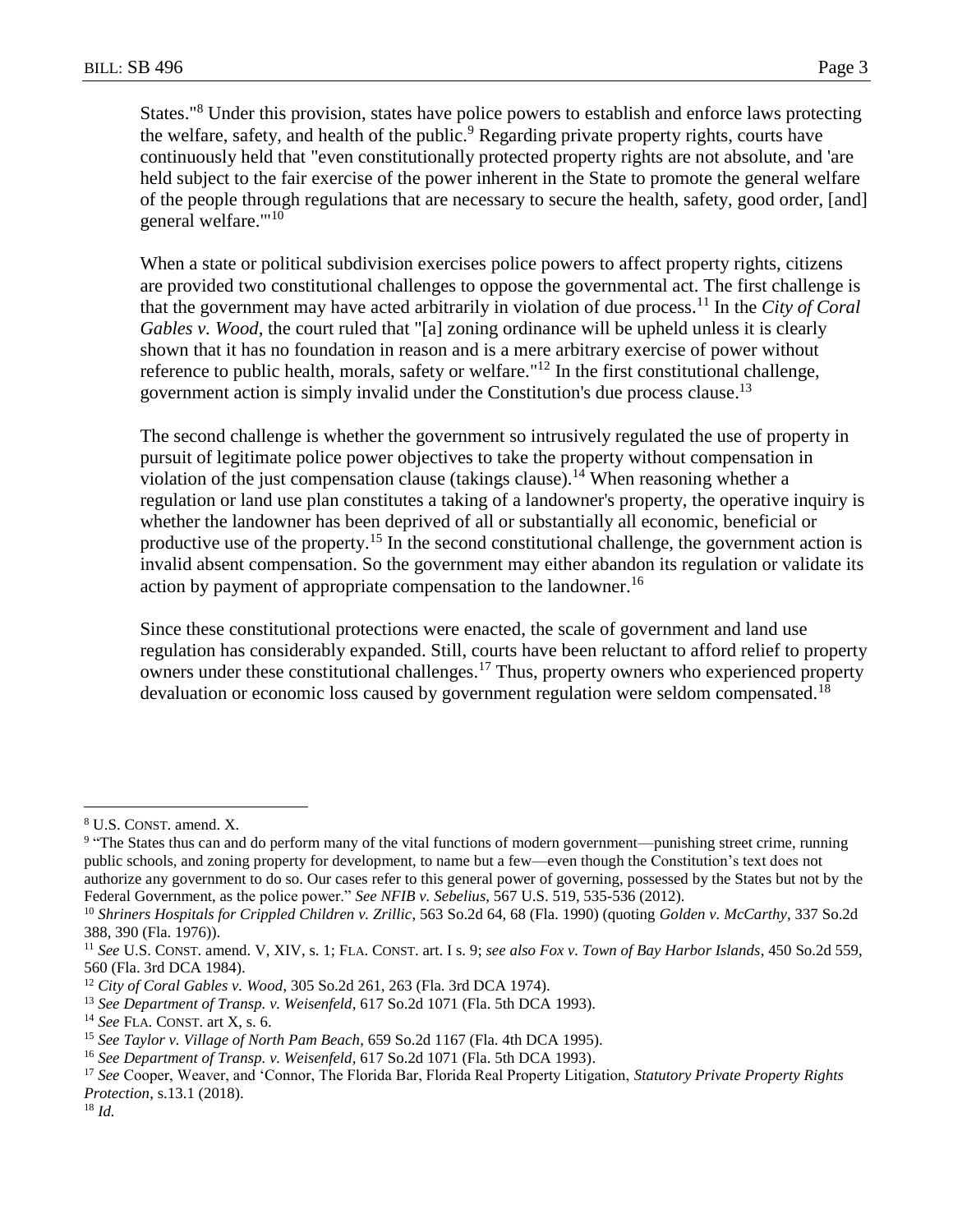In 1995, the Legislature addressed the ineffectiveness of these constitutional challenges to government regulation by enacting ch. 70, F.S., which is known as the "Bert J. Harris, Jr., Private Property Rights Protection Act" (hereinafter the "Harris Act").<sup>19</sup>

# The Bert J. Harris, Jr., Private Property Rights Protection Act

The Harris Act<sup>20</sup> entitles private property owners to relief when a governmental entity's specific action inordinately burdens the owner's existing use of the real property or a vested right to a specific use of the real property.<sup>21</sup> The Harris Act recognizes that the excessive burden, restriction, or limitation on private property rights as applied may fall short of a taking or due process violation under the State Constitution or the U.S. Constitution.<sup>22</sup> The law does not apply to the U.S. government, federal agencies, or state or local government entities exercising delegated U.S. or federal agency powers.<sup>23</sup>

In addition to action that inordinately burdens a property right, an owner may seek relief when a government entity's development order or enforcement action is unreasonable or unfairly burdens the use of the owner's real property,  $24$  or when a government entity imposes a condition on the proposed use of the real property that amounts to a prohibited exaction.<sup>25</sup> A prohibited exaction occurs when an imposed condition lacks an essential nexus to a legitimate public purpose and is not roughly proportionate to the impacts of the proposed use that the governmental entity seeks to avoid, minimize, or mitigate.<sup>26</sup>

### The Community Planning Act

The Harris Act is balanced against the state's sovereign rights. The state needs to effectively and efficiently plan, coordinate, and deliver government services amid the state's continued growth and development.<sup>27</sup> Statutes govern how the state and local governments direct land development<sup>28</sup> with the State Comprehensive Plan and local comprehensive plans adopted by counties and municipalities as required by statute.<sup>29</sup>

The Legislature expressly intended for all governmental entities in the state to recognize and respect judicially acknowledged or constitutionally protected private property rights.<sup>30</sup> The authority provided by the Community Planning Act must be exercised with sensitivity for private property rights, without undue restriction, and leave property owners free from actions by others that would harm their property or constitute an inordinate burden on property rights under the Harris Act.<sup>31</sup>

 $\overline{a}$ <sup>19</sup> *Id.*

 $20$  Section 70.001(1), F.S.

 $21$  Section 70.001(2), F.S.

 $22$  Section 70.001(1), F.S.

<sup>23</sup> Section 70.001(3)(c), F.S.

 $24$  Section 70.51(3), F.S.

<sup>&</sup>lt;sup>25</sup> Section 70.45(2), F.S.

<sup>&</sup>lt;sup>26</sup> Section 70.45(1)(c), F.S.

<sup>27</sup> *See* s. 186.002(1)(b), F.S.

<sup>28</sup> *See* ch. 186, 187, and 163, part II, F.S.

<sup>&</sup>lt;sup>29</sup> Section 163.3167(1)(b), F.S.

<sup>30</sup> *See* s. 163.3161(10), F.S.; *see also* s. 187.101(3), F.S.

<sup>31</sup> *Id*.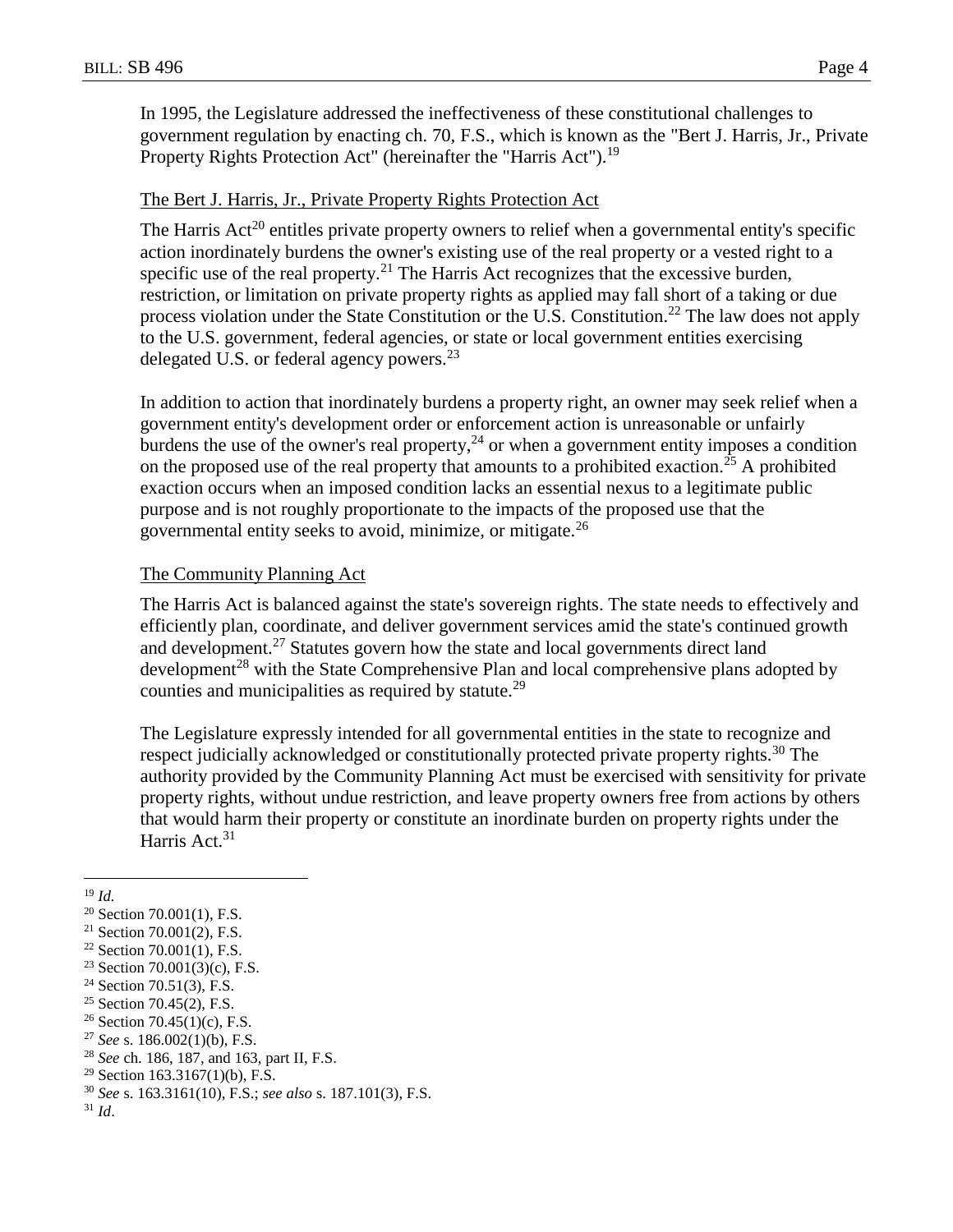The State Comprehensive Plan must provide long-range policy guidance for the state's orderly social, economic, and physical growth.<sup>32</sup> The State Comprehensive Plan's goals and policies must be consistent with the protection of private property rights.<sup>33</sup> The State Comprehensive Plan must be reviewed every two years by the Legislature, and legislative action is required to implement its policies unless specifically authorized otherwise in the Constitution or law.<sup>34</sup>

## Local Comprehensive Plan Elements

Local comprehensive plans must include principles, guidelines, standards, and strategies for the orderly and balanced future economic, social, physical, environmental, and fiscal development that reflects community commitments to implement the plan and its elements.<sup>35</sup> Plans are also required to identify procedures for monitoring, evaluating, and appraising the plan's implementation.<sup>36</sup> Plans may include optional elements<sup>37</sup> but must include the following nine elements:

- Capital improvements; $38$
- Future land use plan;<sup>39</sup>
- $\bullet$  Intergovernmental coordination;<sup>40</sup>
- Conservation; $41$
- Transportation;  $42$
- Sanitary sewer, solid waste, drainage, potable water, and aquifer recharge;  $43$
- Recreation and open space;  $44$
- $\bullet$  Housing;<sup>45</sup> and
- Coastal management (for coastal local governments).<sup>46</sup>

All local government land development regulations must be consistent with the local comprehensive plan.<sup>47</sup> Additionally, all public and private development, including special district projects, must be consistent with the local comprehensive plan.<sup>48</sup> However, plans cannot require

<sup>32</sup> Section 187.101(1), F.S.

 $33$  Section 187.101(3), F.S. The plan's goals and policies must also be reasonably applied where they are economically and environmentally feasible and not contrary to the public interest.

<sup>34</sup> Section 187.101(1), F.S.

<sup>35</sup> Section 163.3177(1), F.S.

<sup>36</sup> Section 163.3177(1)(d), F.S.

<sup>37</sup> Section 163.3177(1)(a), F.S.

<sup>38</sup> Section 163.3177(3)(a), F.S. The capital improvements element must be reviewed by the local government on an annual basis.

<sup>39</sup> Section 163.3177(6)(a), F.S.

<sup>40</sup> Section 163.3177(6)(h), F.S.

<sup>41</sup> Section 163.3177(6)(d), F.S.

<sup>42</sup> Section 163.3177(6)(b), F.S.

 $43$  Section 163.3177(6)(c), F.S.

<sup>44</sup> Section 163.3177(6)(e), F.S.

<sup>45</sup> Section 163.3177(6)(f), F.S.

 $46$  Section 163.3177(6)(g), F.S.

<sup>47</sup> Section 163.3194(1)(b), F.S.

<sup>48</sup> *See* ss. 163.3161(6) and 163.3194(1)(a), F.S.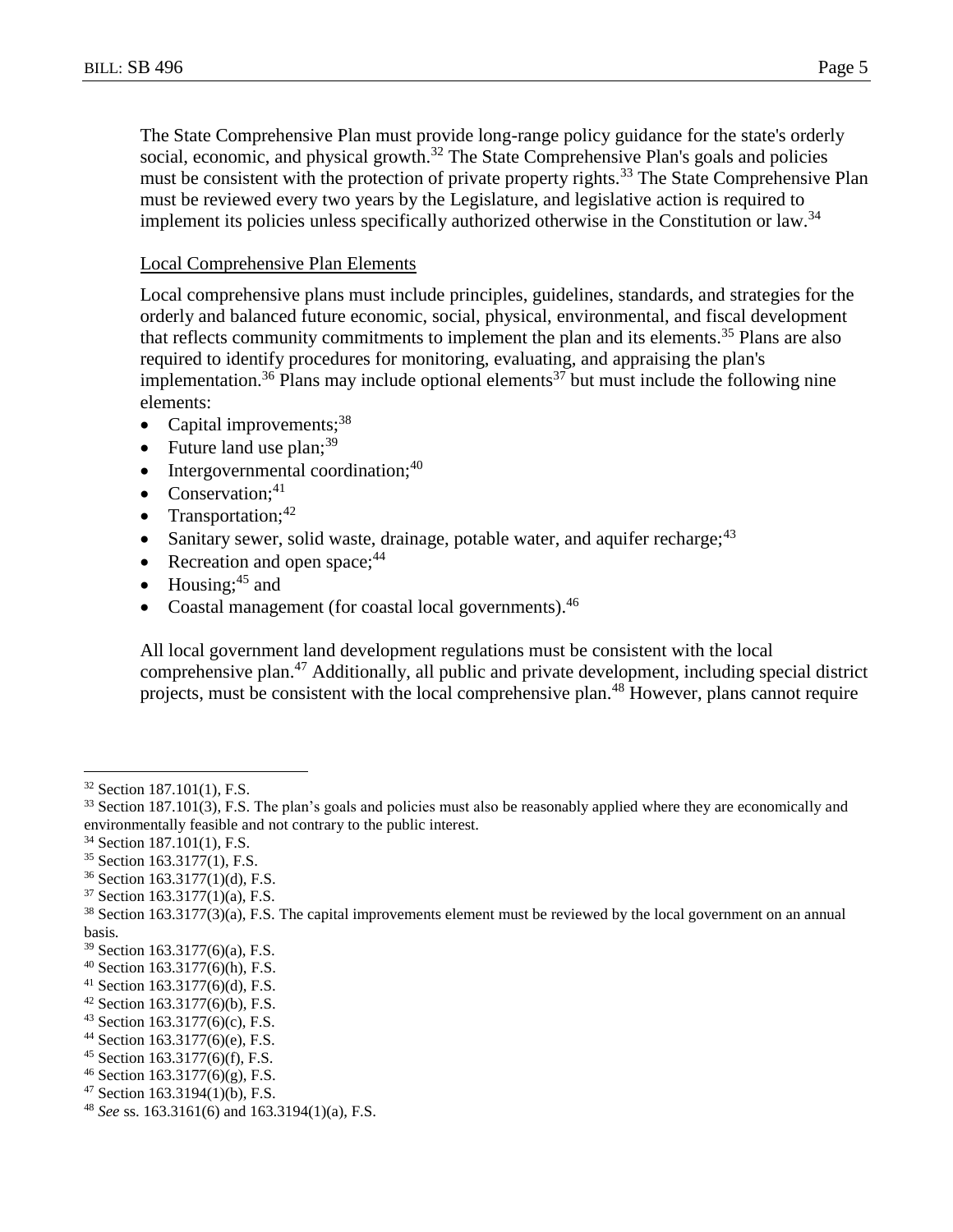any special district to undertake a public facility project which would impair the district's bond covenants or agreements.<sup>49</sup>

# Amendments to a Local Comprehensive Plan

Local governments must review and amend their comprehensive plans every 7 years to reflect any changes in state requirements.<sup>50</sup> Within a year of any such amendments, local governments must adopt or amend local land use regulations consistent with the amended plan.<sup>51</sup> A local government is not required to review its comprehensive plan before its regular review period unless the law specifically requires otherwise.<sup>52</sup>

Generally, a local government amending its comprehensive plan must follow an expedited state review process.<sup>53</sup> Certain plan amendments, including amendments required to reflect a change in state requirements, must follow the state coordinated review process to adopt comprehensive plans.<sup>54</sup> Under the state process, the state land planning agency is responsible for plan review, coordination, and preparing and transmitting comments to the local government.<sup>55</sup> The Department of Economic Opportunity (DEO) is designated as the state land planning agency.<sup>56</sup>

Under the state coordinated review process, local governments must hold a properly noticed public hearing<sup>57</sup> about the proposed amendment before sending it in for comment from several reviewing agencies,<sup>58</sup> including DEO, the Department of Environmental Protection, the appropriate regional planning council, and the Department of Transportation.<sup>59</sup> Local governments or government agencies within the state filing a written request with the governing body are also entitled to copies of the amendment.<sup>60</sup> Comments on the amendment must be received within 30 days after DEO receives the proposed plan amendment.<sup>61</sup>

DEO must provide a written report within 60 days of receipt of the proposed amendment if it elects to review the amendment.<sup>62</sup> The report must state the agency's objections, recommendations, and comments with certain specificity, and must be based on written, not oral, comments.<sup>63</sup> Within 180 days of receiving the report from DEO, the local government must review the report and any written comments and hold a second properly noticed public hearing

 $\overline{a}$ 

- <sup>50</sup> Section 163.3191(1), F.S.
- <sup>51</sup> Section 163.3191(2), F.S.
- <sup>52</sup> Section 163.3161(12), F.S.
- <sup>53</sup> Section 163.3184(3)(a), F.S.
- <sup>54</sup> Section 163.3184(2)(c), F.S.
- <sup>55</sup> Section 163.3184(4)(a), F.S.
- <sup>56</sup> Section 163.3164(44), F.S.
- <sup>57</sup> Sections 163.3184(4)(b) and (11)(b)1., F.S.
- <sup>58</sup> *See* s. 163.3184(1)(c), F.S., for a complete list of all reviewing agencies.
- <sup>59</sup> Section 163.3184(4)(b) and (c), F.S.
- $60$  Section 163.3184(4)(b), F.S.
- $61$  Section 163.3184(4)(c), F.S.
- $62$  Section 163.3184(4)(d)1., F.S.

 $63$  Section 163.3184(4)(d)1., F.S. All written communication the agency received or generated regarding a proposed amendment must be identified with enough information to allow for copies of documents to be requested. *See*

<sup>49</sup> Section 189.081(1)(b), F.S.

s. 163.3184(4)(d)2., F.S.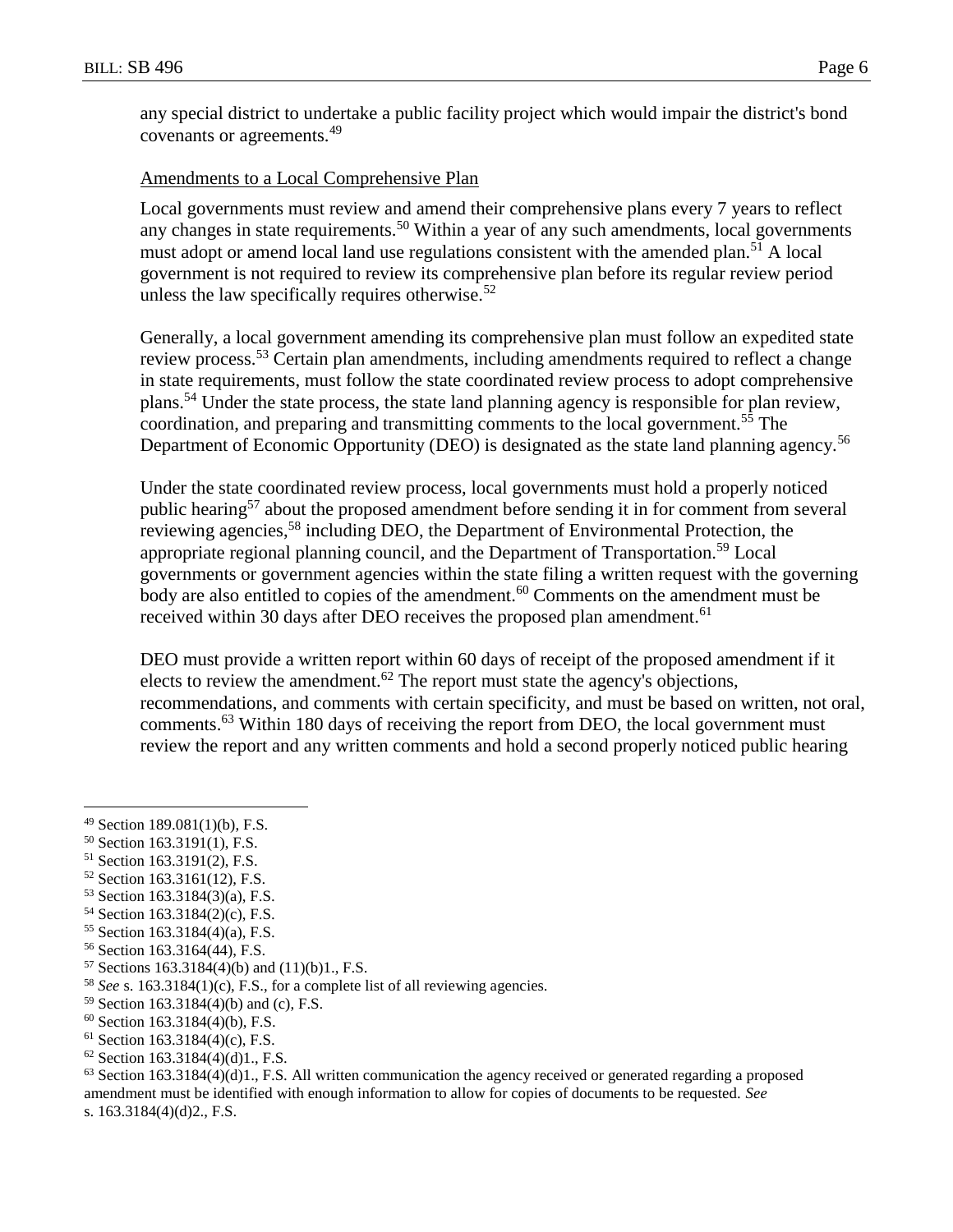on the adoption of the amendment.<sup>64</sup> Adopted plan amendments must be sent to DEO and any agency or government that provided timely comments within 10 working days after the second public hearing.<sup>65</sup>

Once DEO receives the adopted amendment and determines it is complete, it has 45 days to determine if the adopted plan amendment complies with the  $law<sup>66</sup>$  and to issue on its website a notice of intent finding whether or not the amendment is compliant.<sup>67</sup> A compliance review is limited to the findings identified in DEO's original report unless the adopted amendment is substantially different from the reviewed amendment.<sup>68</sup> Unless the local comprehensive plan amendment is challenged, it may go into effect pursuant to the notice of intent.<sup>69</sup> If there is a timely challenge, then the plan amendment will not take effect until DEO or the Administration Commission<sup>70</sup> enters a final order determining whether the adopted amendment complies with the  $law.<sup>71</sup>$ 

# *Effect of Proposed Changes*

The bill amends s. 163.3177(6), F.S., to require local governments to incorporate a private property rights element into their comprehensive plans and respect private property rights in local decision making.

The bill provides a model statement of property rights, and local governments may incorporate the suggested language directly into their comprehensive plan. The property rights provided in the bill include the following five acknowledgments that a local government should consider in the decision-making process:

- The right of a property owner to physically possess and control his or her interests in the property, including easements, leases, or mineral rights;
- The right of the property owner to the quiet enjoyment of the property, to the exclusion of all others;
- The right of a property owner to use, maintain, develop, and improve his or her property for personal use or the use of any other person, subject to state law and local ordinances;
- The right of the property owner to privacy and to exclude others from the property to protect the owner's possessions and property; and
- The right of the property owner to dispose of his or her property through sale or gift.

Each local government must adopt its own property rights element in its comprehensive plan by the earlier of its next proposed plan amendment or by July 1, 2023. If a local government adopts

 $\overline{a}$ 

<sup>71</sup> *Id*.

 $64$  Sections 163.3184(4)(e)1. and (11)(b)2., F.S. If the hearing is not held within 180 days of receipt of the report, the amendment is deemed withdrawn absent an agreement and notice to DEO and all affected persons that provided comments. *See* s. 163.3184(4)(e)1., F.S.

<sup>65</sup> Section 163.3184(4)(e)2., F.S.

<sup>66</sup> Section 163.3184(4)(e)3. and 4., F.S.

<sup>67</sup> Section 163.3184(4)(e)4., F.S.

<sup>68</sup> *Id*.

<sup>69</sup> Section 163.3184(4)(e)5., F.S.

<sup>70</sup> Section 14.202, F.S., provides that the Administration Commission is composed of the Governor and the Cabinet (Section 20.03, F.S., provides that "Cabinet" means the Attorney General, the Chief Financial Officer, and the Commissioner of Agriculture).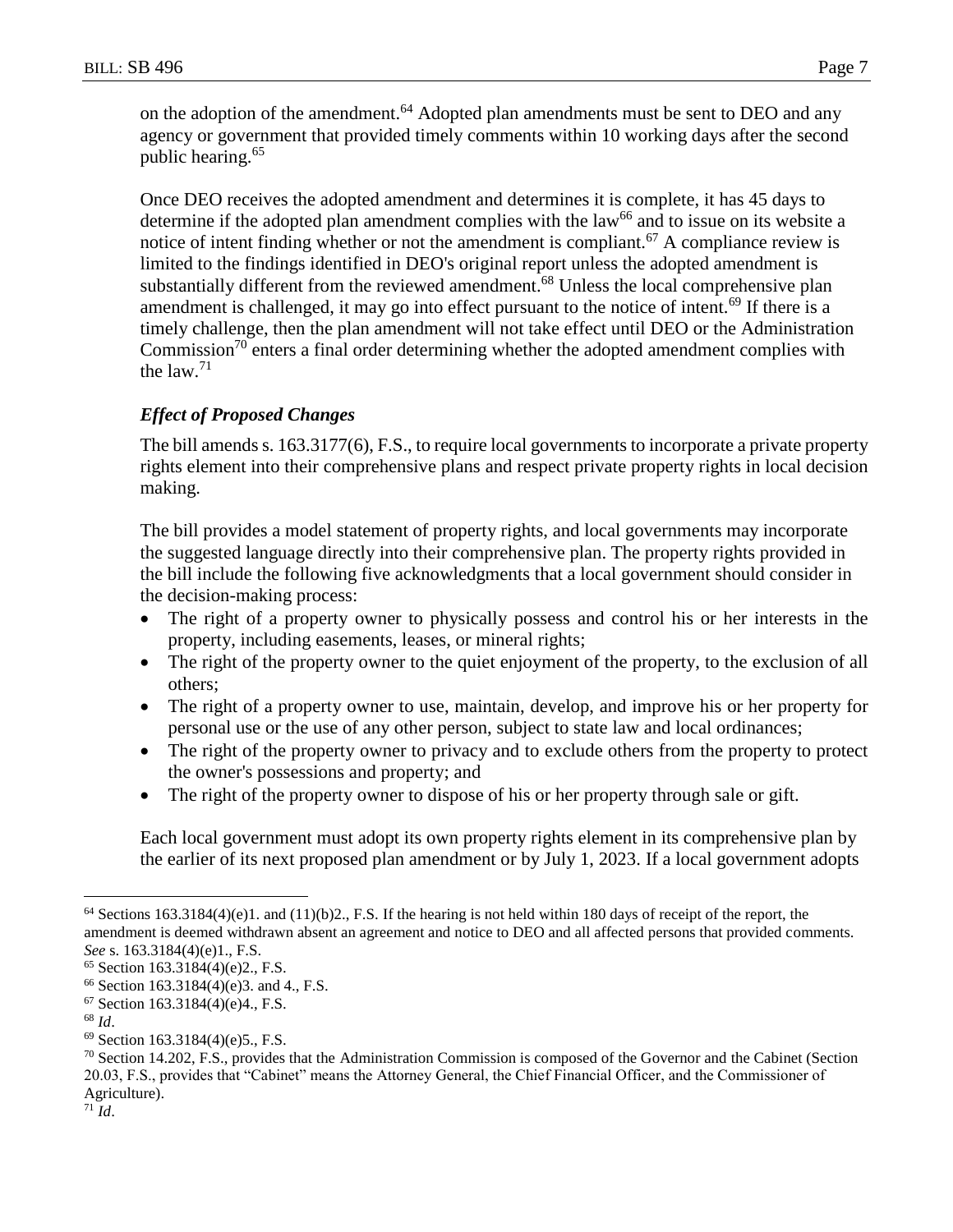its own property rights element, the element may not conflict with the statement of rights provided in the bill.

### **Local Government Development Agreements (Section 3)**

### *Present Situation*

Local governments may enter into development agreements with developers.<sup>72</sup> A "development" agreement" is a "contract between a local government and a property owner/developer, which provides the developer with vested rights by freezing the existing zoning regulations applicable to a property in exchange for public benefits."<sup>73</sup>

Any local government may, by ordinance, establish procedures and requirements to consider and enter into a development agreement with any person having a legal or equitable interest in real property located within its jurisdiction.<sup>74</sup> A development agreement must include the following:<sup>75</sup>

- A legal description of the land subject to the agreement and the names of its legal and equitable owners;
- The duration of the agreement;
- The development uses permitted on the land, including population densities, and building intensities and height;
- A description of public facilities that will service the development, including who will provide such facilities, the date that any new facilities, if needed, will be constructed, and a schedule to assure public facilities are available concurrent with the impacts of the development;
- A description of any reservation or dedication of land for public purposes;
- A description of all local development permits approved or needed to be approved for the development of the land;
- A finding that the development permitted or proposed is consistent with the local government's comprehensive plan and land development regulations;
- A description of any conditions, terms, restrictions, or other requirements determined to be necessary by the local government for the public health, safety, or welfare of its citizens; and
- A statement indicating that the failure of the agreement to address a particular permit, condition, term, or restriction does not relieve the developer of the necessity of complying with the law governing said permitting requirements, conditions, terms, or restrictions.

A development agreement may also provide that the entire development, or any phase, must be commenced or completed within a specific time.<sup>76</sup> Within 14 days after a local government enters into a development agreement, the local government must record the agreement with the

<sup>72</sup> Section 163.3220(4), F.S.; *see also* ss. 163.3220-163.3243, F.S., known as the "Florida Local Government Development Agreement Act."

<sup>73</sup> *Morgran Co., Inc. v. Orange County*, 818 So. 2d 640 (Fla. 5th DCA 2002); 7 Fla. Jur 2d Building, Zoning, and Land Controls § 168 (2019).

<sup>74</sup> Section 163.3223, F.S; 7 Fla. Jur 2d Building, Zoning, and Land Controls § 168 (2019).

<sup>75</sup> Section 163.3227(1), F.S.

<sup>76</sup> Section 163.3227(2), F.S; 7 Fla. Jur 2d Building, Zoning, and Land Controls § 168 (2019).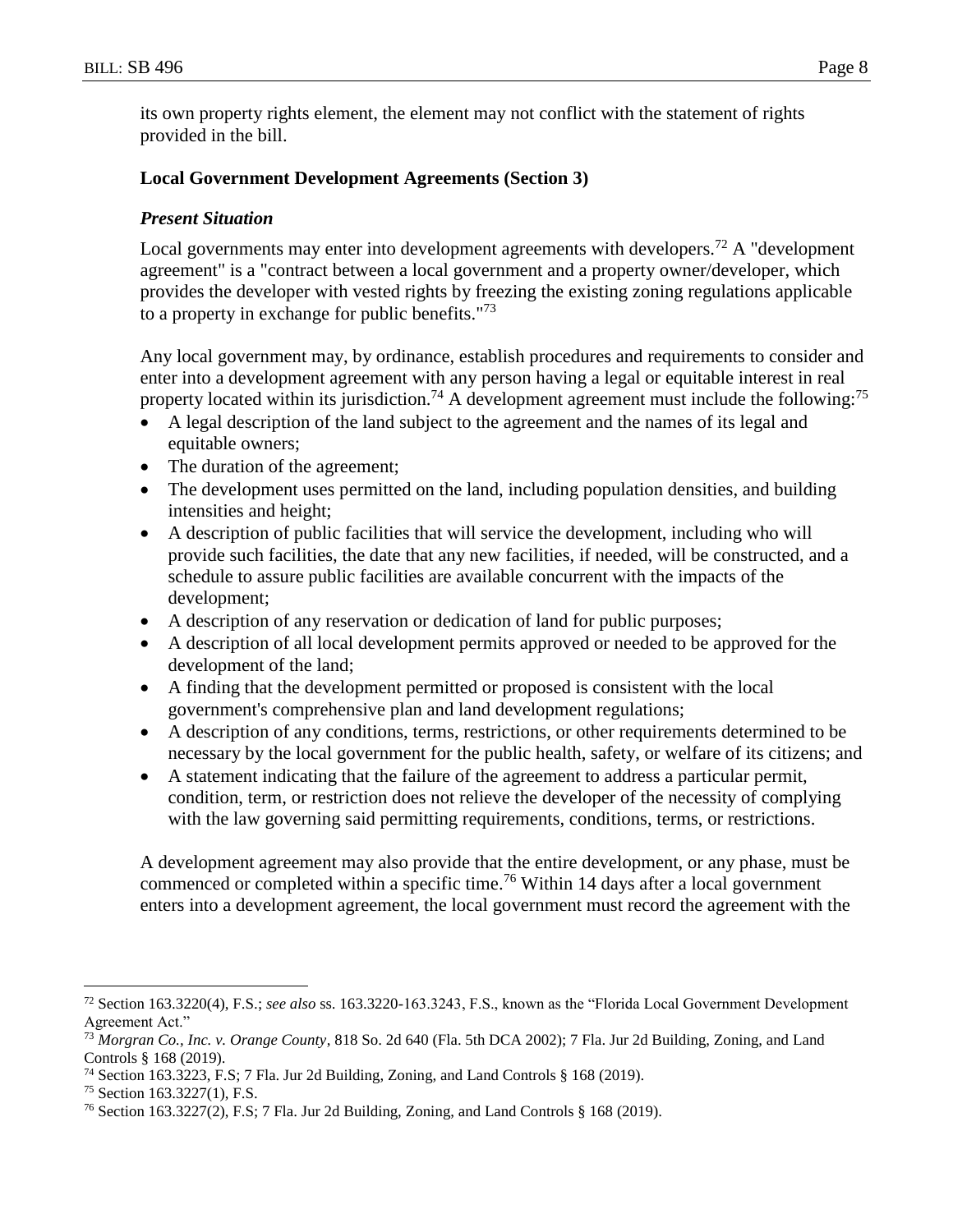circuit court clerk in the county where the local government is located. A development agreement will not be effective until properly recorded in the public records of the county.<sup>77</sup>

The requirements and benefits in a development agreement are binding and vest or continue with any person who later obtains ownership from one of the original parties to the agreement,<sup>78</sup> also known as a successor in interest.<sup>79</sup> A development agreement may be amended or canceled by the parties' mutual consent to the agreement or by their successors in interest.<sup>80</sup>

# *Effect of Proposed Changes*

The bill provides that a party or its designated successor in interest to a development agreement and the local government are authorized to amend or cancel a development agreement without securing the consent of other parcel owners of property that were originally subject to the development agreement unless the amendment, modification, or termination directly modifies the allowable uses or entitlements of an owner's property.

## **Department of Transportation Disposal of Real Property (Section 4)**

### *Present Situation*

The Florida Department of Transportation ("DOT") is authorized to convey any land, building, or other real or personal property it acquired if it determines the property is not needed for a transportation facility.<sup>81</sup> In such cases, DOT may dispose of the property through negotiations, sealed competitive bids, auctions, or any other means it deems to be in its best interest and must advertise the disposal of any property valued over  $$10,000$ .<sup>82</sup>

DOT may not sell an unneeded property for a price less than DOT's current estimate of value, unless:

- The property was donated for transportation purposes and a transportation facility has not been constructed for at least five years, plans have not been prepared for the construction of such facility, and the property is not located in a transportation corridor, then a governmental entity in whose jurisdiction the property lies may authorize reconveyance of the donated property for no consideration to the original donor or the donor's heirs, successors, assigns, or representatives.<sup>83</sup>
- The property is to be used for a public purpose, then the property may be conveyed without consideration to a governmental entity.<sup>84</sup>
- The property was originally acquired specifically to provide replacement housing for persons displaced by transportation projects, then DOT may negotiate to sell such property as replacement housing.<sup>85</sup>

<sup>82</sup> *Id.*

<sup>77</sup> Section 163.3239, F.S; 7 Fla. Jur 2d Building, Zoning, and Land Controls § 168 (2019).

<sup>78</sup> Section 163.3239, F.S.

 $79$  A successor in interest is one who follows another in ownership or control of property. A successor in interest retains the same rights as the original owner, with no change in substance. BLACK'S LAW DICTIONARY 1473 (8th ed. 2004).

<sup>80</sup> Section 163.3237, F.S.

<sup>81</sup> Section 337.25(4), F.S.

<sup>83</sup> Section 337.25(4), F.S.

<sup>84</sup> Section 337.25(4)(b), F.S.

<sup>85</sup> Section 337.25(4)(c), F.S.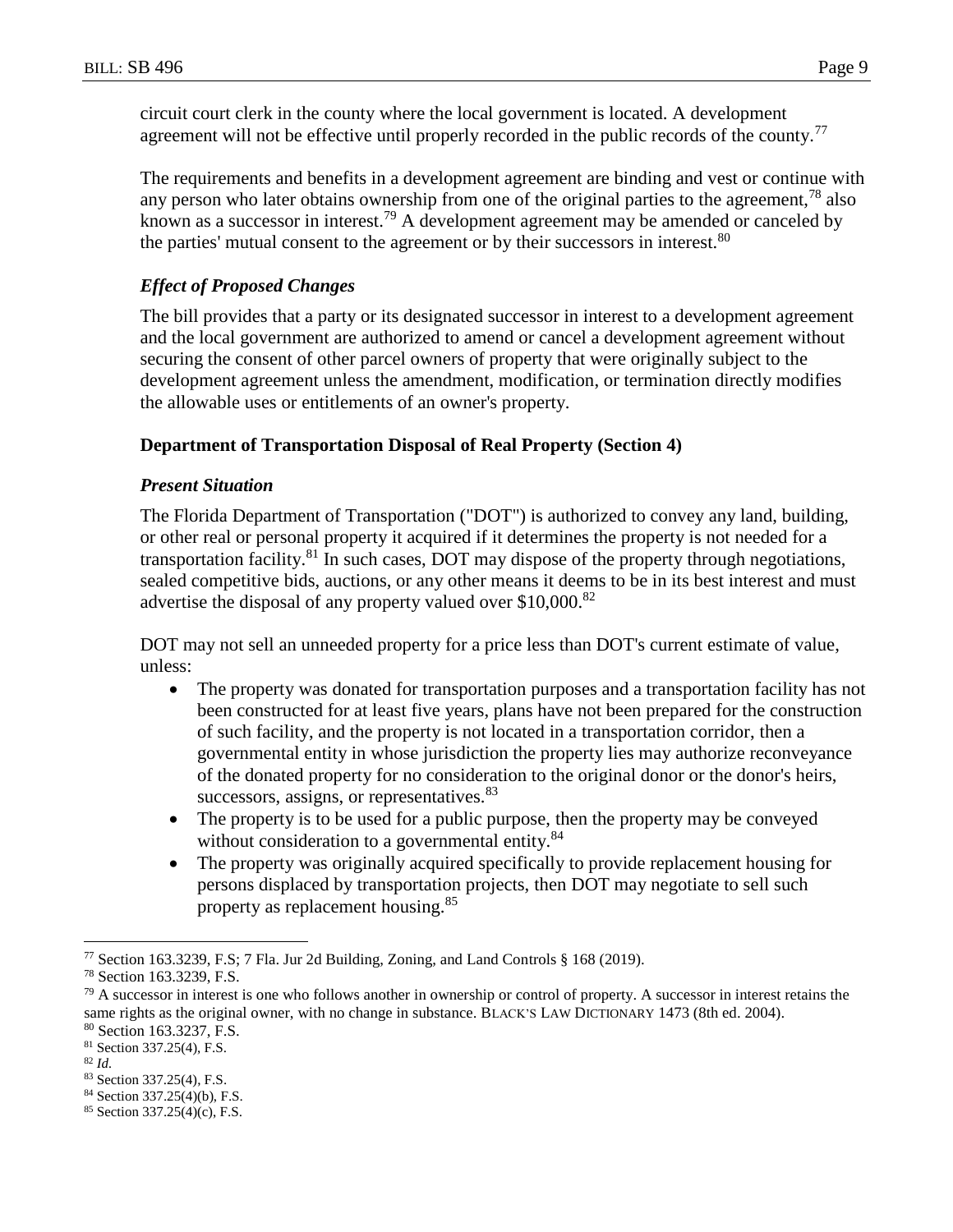DOT determines the property requires significant costs to be incurred or that continued ownership of the property exposes DOT to significant liability risks, then DOT may use the projected maintenance costs over the next 10 years to offset the property's value in establishing a value for disposal of the property, even if that value is zero.<sup>86</sup>

If, in DOT's discretion, a sale to a person other than an abutting property owner would be inequitable, the property may be sold to the abutting owner for DOT's current estimate of value.<sup>87</sup> Further, in cases of property to be used for a public purpose, and in cases of property requiring significant costs to be incurred or exposing DOT to significant liability risks, DOT may first offer the property ("right of first refusal") to the local government or other political subdivision in whose jurisdiction the property is situated.<sup>88</sup>

# *Effect of Proposed Changes*

Notwithstanding any provision of s. 337.25, F.S., to the contrary, the bill requires DOT to afford a right of first refusal to the previous property owner from whom DOT originally acquired the property for DOT's current estimate of value if the property is to be used for a public purpose, requires significant costs to be incurred, or exposes DOT to significant liability risks, or if DOT determines that a sale to any person other than an abutting property owner would be inequitable. Such an offer must be made in writing, by certified mail or hand delivery, and is effective upon receipt by the previous property owner. DOT must provide the previous property owner with at least 30 days to exercise the right of first refusal. If the previous property owner wants to purchase the property, he or she must send notice to DOT by certified mail or hand delivery, and such acceptance is effective upon dispatch. Once the right is exercised, the previous property owner has at least 90 days to close on the property.

## **Developments of Regional Impact (Section 5)**

#### *Present Situation*

A Development of Regional Impact (DRI) is "any development which, because of its character, magnitude, or location, would have a substantial effect on the health, safety, or welfare of citizens of more than one county." 89

The DRI statutes were created in 1972 as an interim program intended to be replaced by comprehensive planning and permitting laws.<sup>90</sup> The program provided a process to identify regional impacts stemming from large developments and appropriate provisions to mitigate impacts on state and regional resources.<sup>91</sup>

<sup>86</sup> Section 337.25(4)(d), F.S.

<sup>87</sup> Section 337.25(4)(e), F.S.

<sup>88</sup> Section 337.25(4), F.S.

<sup>89</sup> Section 380.06(1), F.S.

<sup>90</sup> The Florida Senate, Committee on Community Affairs, Interim Report 2012-114, September 2011, citing: Thomas G. Pelham, *A Historical Perspective for Evaluating Florida's Evolving Growth Management Process*, in *Growth Management in Florida: Planning for Paradise*, 8 (Timothy S. Chapin, Charles E. Connerly, and Harrison T. Higgins eds. 2005).

 $91$  Chapter 72-317, s. 6, Laws of Fla.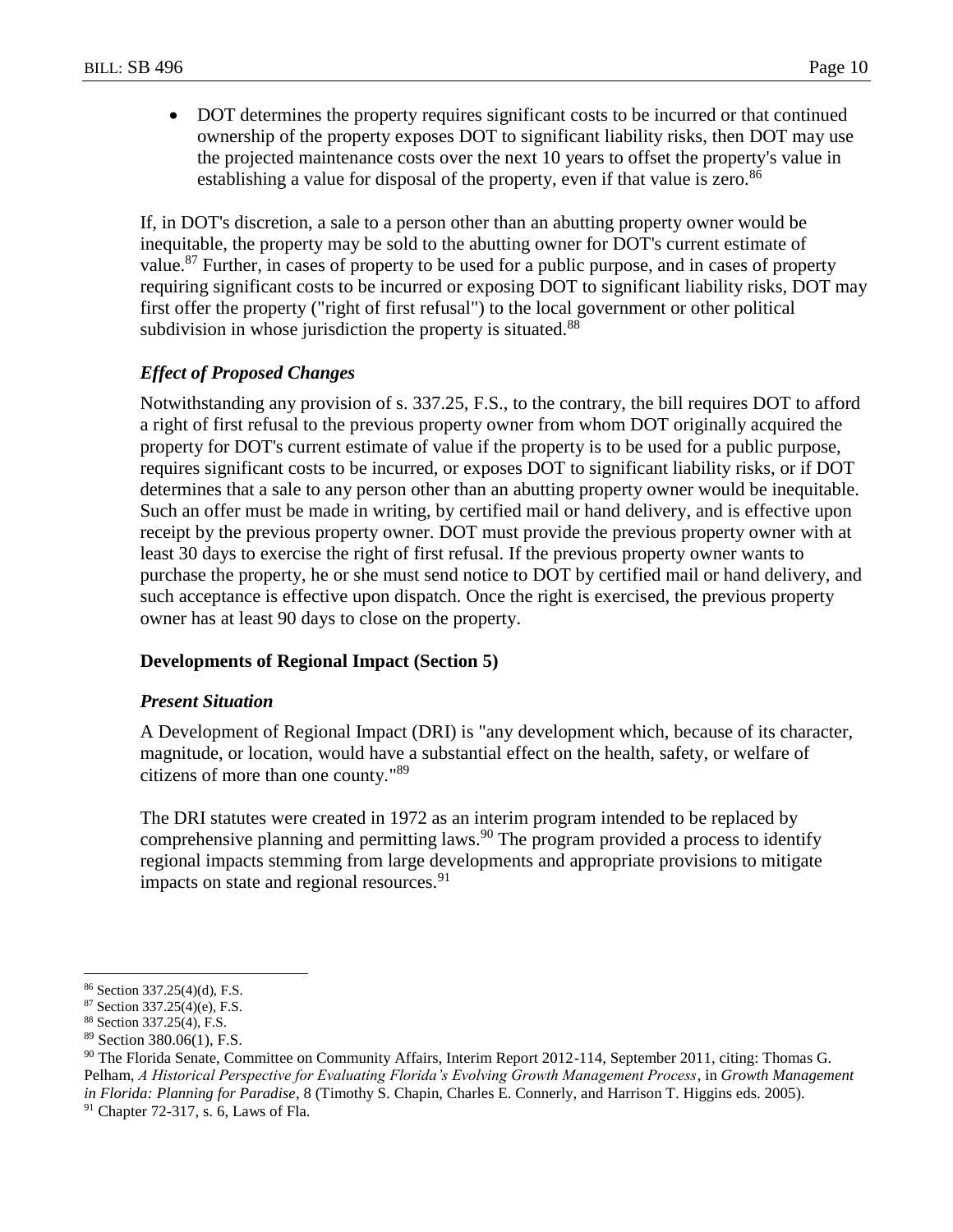The process to review or amend a DRI agreement and its implementing development orders went through several revisions<sup>92</sup> until the repeal of the requirements for state and regional reviews in  $2018.<sup>93</sup>$  Local governments where a DRI is located are responsible for implementing and amending existing DRI agreements and development orders.<sup>94</sup>

Currently, an amendment to a development order for an approved DRI may not amend to an earlier date, the date to which the local government had agreed not to impose downzoning, unit density reduction, or intensity reduction, unless: <sup>95</sup>

- The local government can demonstrate that substantial changes in the conditions underlying the approval of the development order have occurred;
- The development order was based on substantially inaccurate information provided by the developer; or
- The change is clearly established by the local government to be essential to the public health, safety, or welfare.

The local government must review any proposed change to a previously approved DRI based on the standards and procedures in its adopted local comprehensive plan and local land development regulations.<sup>96</sup> The local government must review a proposed change reducing the originally approved height, density, or intensity of the development based on the standards in the local comprehensive plan at the time the development was originally approved. If the proposed change would have been consistent with the comprehensive plan in effect when the development was originally approved, the local government may approve the change.  $97$ 

DRI agreements classified as essentially built out and valid on or before April 6, 2018, were preserved, but the provisions that allowed such agreements to be amended to exchange approved land uses were eliminated.<sup>98</sup>

For such agreements, a DRI is essentially built out if:<sup>99</sup>

- All the mitigation requirements in the development order were satisfied, all developers complied with all applicable terms and conditions of the development order except the buildout date, and the amount of proposed development that remained to be built was less than 40 percent of any applicable development-of-regional-impact threshold; or
- The project was determined to be an essentially built-out development of regional impact through an agreement executed by the developer, the state land planning agency, and the local government.

<sup>&</sup>lt;sup>92</sup> See ch. 2015-30, Laws of Fla. (requiring that new DRI-sized developments proposed after July 1, 2015, must be approved by a comprehensive plan amendment in lieu of the state review process provided for in s. 380.06, F.S.) and ch. 2016-148, Laws of Fla. (requiring DRI reviews to follow the state coordinated review process if the development, or an amendment to the development, required an amendment to the comprehensive plan).

<sup>&</sup>lt;sup>93</sup> Chapter 2018-158, Laws of Fla.

<sup>&</sup>lt;sup>94</sup> Sections 380.06(4)(a) and (7), F.S.

 $95$  Section 380.06(4)(a), F.S.

<sup>96</sup> Section 380.06(7)(a), F.S. These procedures must include notice to the applicant and public about the issuance of development orders.

 $97$  Section 380.06(7)(a), F.S.

<sup>98</sup> Chapter 2018-158, s. 1, Laws of Fla.

<sup>99</sup> Sections 380.06(15)(g)3. and 4., F.S. (2017).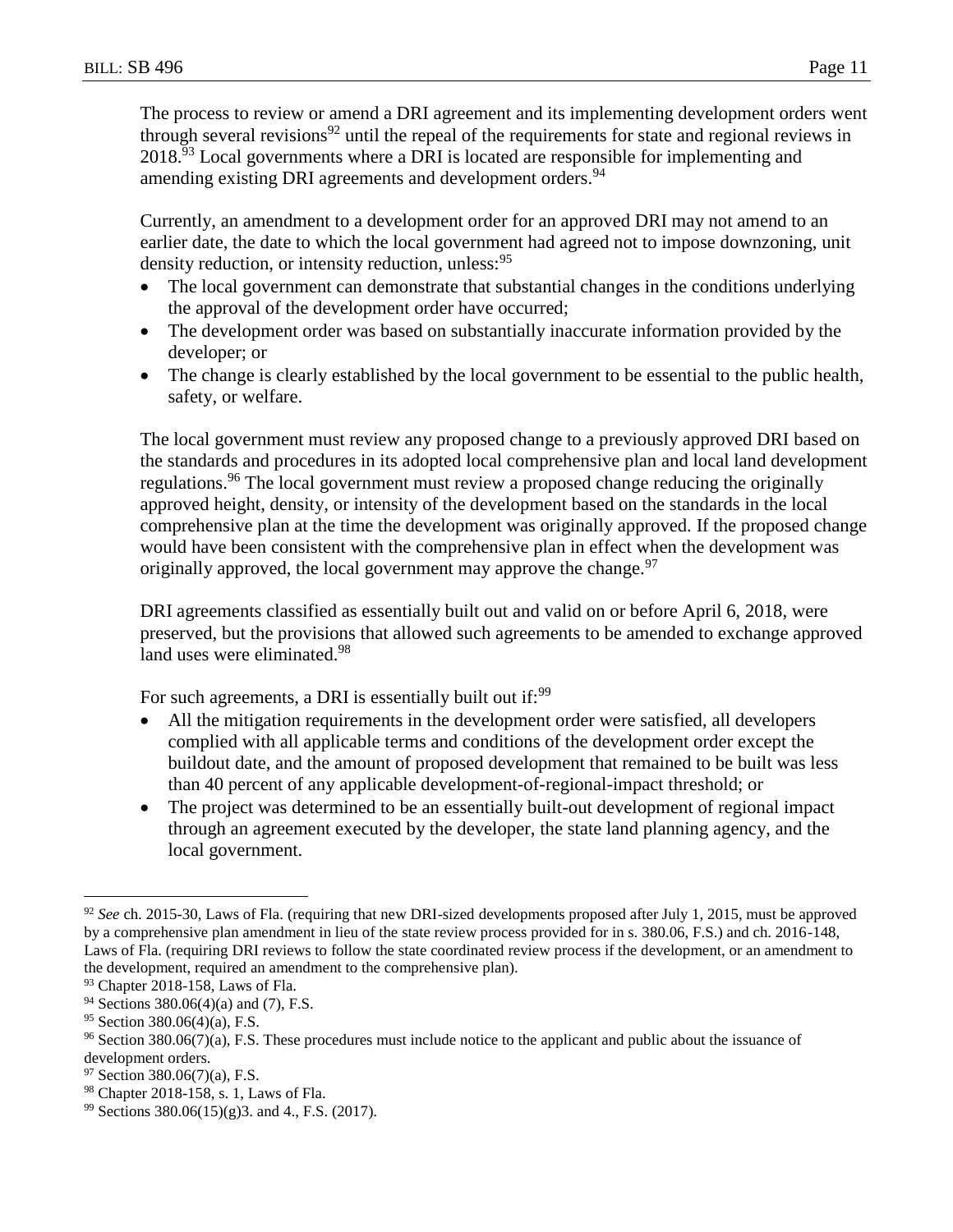### *Effect of Proposed Changes*

The bill authorizes the amendment of any DRI agreement previously classified as (or officially determined to be) essentially built out, and entered into on or before April 6, 2018, including amendments authorizing the developer to exchange approved land uses. Subject to the developer demonstrating that the exchange will not increase impacts to public facilities, amendments are made pursuant to the local government's processes for amending development orders.

#### **Important State Interest (Section 6)**

The bill states that the Legislature finds and declares that this act fulfills an important state interest.

### **Effective Date (Section 7)**

The bill provides an effective date of July 1, 2021.

## **IV. Constitutional Issues:**

 $\overline{a}$ 

### A. Municipality/County Mandates Restrictions:

Article VII, section 18(a) of the Florida Constitution states in part that no county or municipality shall be bound by a general law requiring the county or municipality to spend funds or take an action that requires the expenditure of funds. The bill may implicate this constitutional restriction by potentially causing counties and municipalities to incur some costs amending their comprehensive plans to add a private property rights element by July 1, 2023.

Notwithstanding, Article VII, section 18(d), of the Florida Constitution provides eight exemptions to the mandate restrictions. The mandate exemption relevant to this bill is the exemption for "laws having insignificant fiscal impact[.]"<sup>100</sup> For the Fiscal Year 2021-2022 the Senate's forecast for laws having a state-wide insignificant fiscal impact is \$2,189,391.90.<sup>101</sup> Thus, if Florida's 67 counties and 411 municipalities spend on average \$4,580.31 or less on the comprehensive plan amendment, the bill would be deemed to have an insignificant fiscal impact.

However, if a local government adopts the bill's model property rights language and performs the necessary comprehensive plan amendment procedures<sup>102</sup> during the course of regular business, concurrent with another amendment, or during a mandatory evaluation

<sup>&</sup>lt;sup>100</sup> An insignificant fiscal impact is the amount not greater than the average statewide population for the applicable fiscal year times \$0.10. *See* Florida Senate Committee on Community Affairs, *Interim Report 2012-115: Insignificant Impact*, (Sept. 2011), *available at* <http://www.flsenate.gov/PublishedContent/Session/2012/InterimReports/2012-115ca.pdf> (last visited Feb. 24, 2021)

<sup>&</sup>lt;sup>101</sup> Based on the Florida Demographic Estimating Conference's Nov. 13, 2020 population forecast for 2021 of 21,893,919. The conference packet is *available at*: <http://edr.state.fl.us/content/conferences/population/demographicsummary.pdf> (last visited Feb. 24, 2021).

<sup>&</sup>lt;sup>102</sup> See s. 163.3184(3), F.S. (The Expedited State Review Process For Adoption Of Comprehensive Plan Amendments).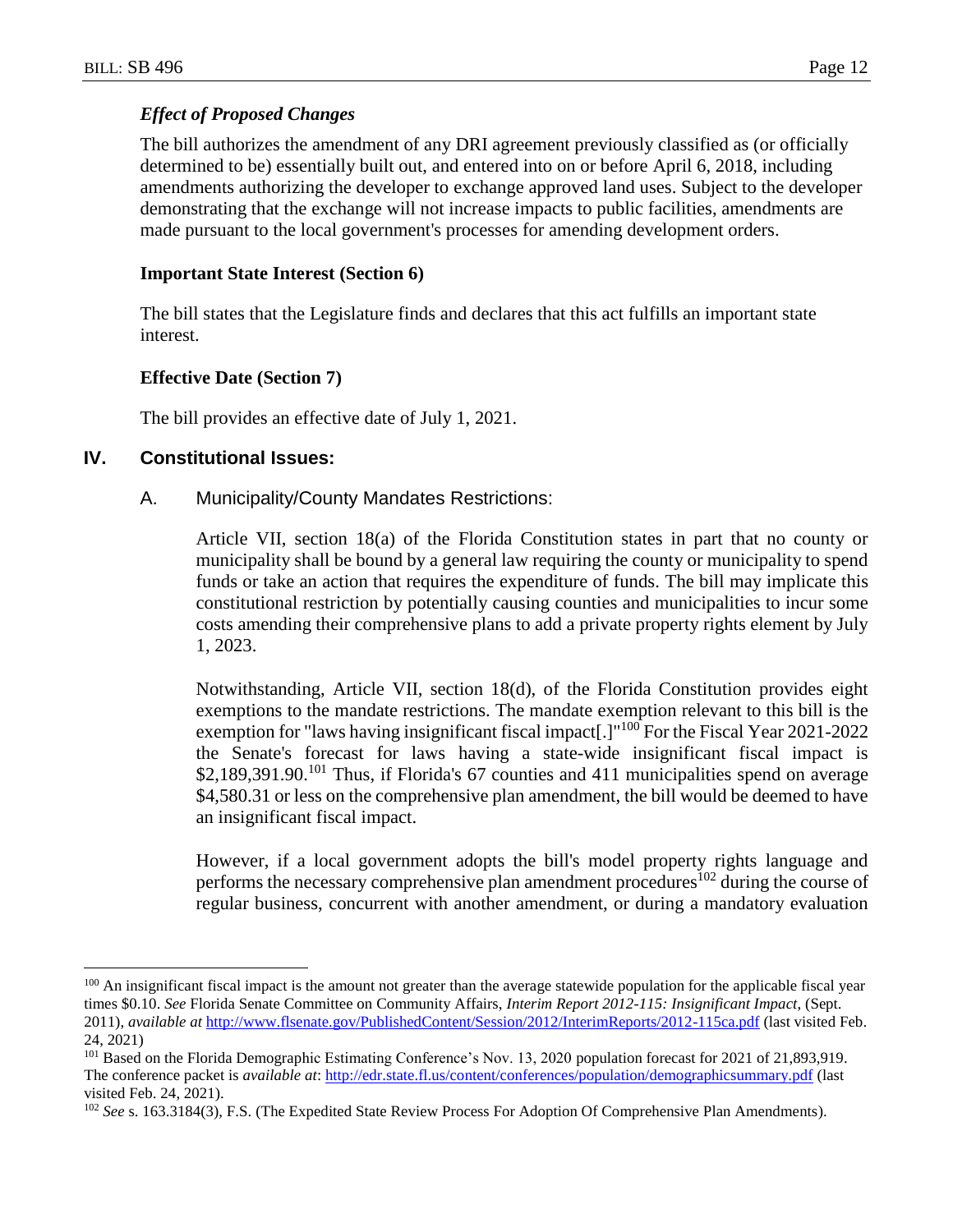and appraisal, <sup>103</sup> complying with the bill may not necessitate a local government to expend additional funds beyond those already allocated to general government activities.

Still, if the judiciary determines that the bill is a mandate and no exemption or exception applies, the bill must have been approved by two-thirds of the membership of each house of the Legislature to be binding on local governments. The bill has the necessary determination that it fulfills an important state interest to be passed in this manner.

B. Public Records/Open Meetings Issues:

None.

C. Trust Funds Restrictions:

None.

D. State Tax or Fee Increases:

None.

E. Other Constitutional Issues:

None identified.

# **V. Fiscal Impact Statement:**

A. Tax/Fee Issues:

None.

B. Private Sector Impact:

None.

 $\overline{a}$ 

C. Government Sector Impact:

Section 2 of the bill may have a negative fiscal impact on local governments by requiring each county and municipality to adopt a private property rights element into its comprehensive plan by July 1, 2023. The minimum costs required by local governments to comply with section 2 is proportional to the costs of amending a comprehensive plan (i.e., holding two public meetings, communicating with DEO and other relevant state agencies, and adopting an ordinance) to include the model property rights element supplied by the bill. These minimum costs may already be covered by a local government's budgetary allocations for general government activities.

<sup>&</sup>lt;sup>103</sup> At least once every 7 years, each local government must evaluate its comprehensive plan to determine if plan amendments are necessary to reflect changes in state requirements in this part since the last update of the comprehensive plan, and notify the state land planning agency as to its determination. 125 of Florida's 477 local governments are scheduled to perform a mandatory comprehensive plan review between the bill's effective date (July 7, 2021) and compliance deadline (July 1, 2023). *See* s. 163.3191, F.S.; *see also* ch. 73C-49, F.A.C.